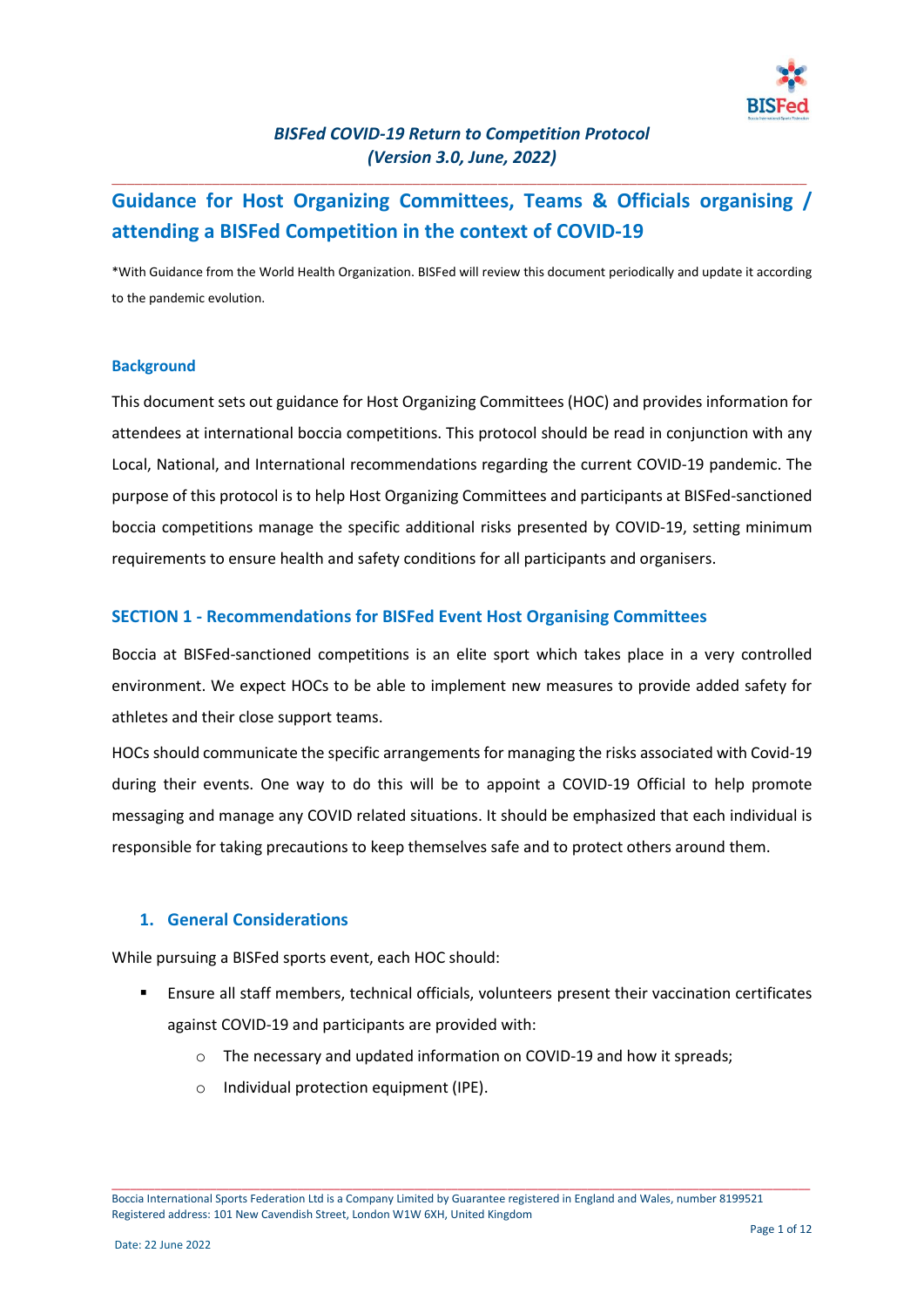

- \_\_\_\_\_\_\_\_\_\_\_\_\_\_\_\_\_\_\_\_\_\_\_\_\_\_\_\_\_\_\_\_\_\_\_\_\_\_\_\_\_\_\_\_\_\_\_\_\_\_\_\_\_\_\_\_\_\_\_\_\_\_\_\_\_\_\_\_\_\_\_\_\_\_\_\_\_\_\_\_\_\_\_\_\_\_\_\_\_\_ Inform staff members and volunteers they should immediately inform the organisers and remove themselves from the competitions venue if they display any signs or symptoms suggestive of COVID-19.
	- Make sure all spaces, materials and sports equipment used during the competitions are regularly cleaned and disinfected/sanitised, namely equipment and other items that can be shared.
	- Design one-way circulation for athletes and others who use common areas such as Training Courts, Call Room, and Field of Play;
	- Provide each BISFed Technical Official with their own individual equipment, to avoid equipment exchanges between them; and
	- Wherever possible, define resting areas for each delegation, with limited number of chairs/spaces to be used exclusively by the members of the delegation.

## **2. PRE-EVENT MEASURES**

- **a. Requirements to attend a BISFed sanctioned event & Competition Entries.**
- All accredited officials and athletes (including athlete assistants and carers) are strongly encouraged to be regularly vaccinated against COVID-19 and to produce their COVID-19 Vaccination Certificate. To attend any BISFed sanctioned event it will be mandatory to comply with mandatory entry requirements as defined by the HOC on the Competition Guide, which will include, **as minimum**, to present a negative antigen COVID-19 test taken no more than 72 hours prior to arrival at the event. All such test results, **as well as their vaccination certificates**, must be submitted to the HOC on arrival as a mandatory requirement for attending the event. These certificates should be translated to English prior to supplying them.
- If a Sports Assistant (SA) tests positive for COVID-19 as result of a pre-departure test, he/she may be replaced providing the replacement Sports Assistant has a negative test prior to departure. The HOC must be informed of any such substitutions immediately. Athletes' replacement by medical reasons (including COVID-19) must be authorized by BISFed and the HOC.
- If any accredited officials, athletes, athlete assistants, carers and HOC members have a positive RT-PCR COVID-19 test in the last 90 (ninety) days [but not in the last 14 (fourteen)

Boccia International Sports Federation Ltd is a Company Limited by Guarantee registered in England and Wales, number 8199521 Registered address: 101 New Cavendish Street, London W1W 6XH, United Kingdom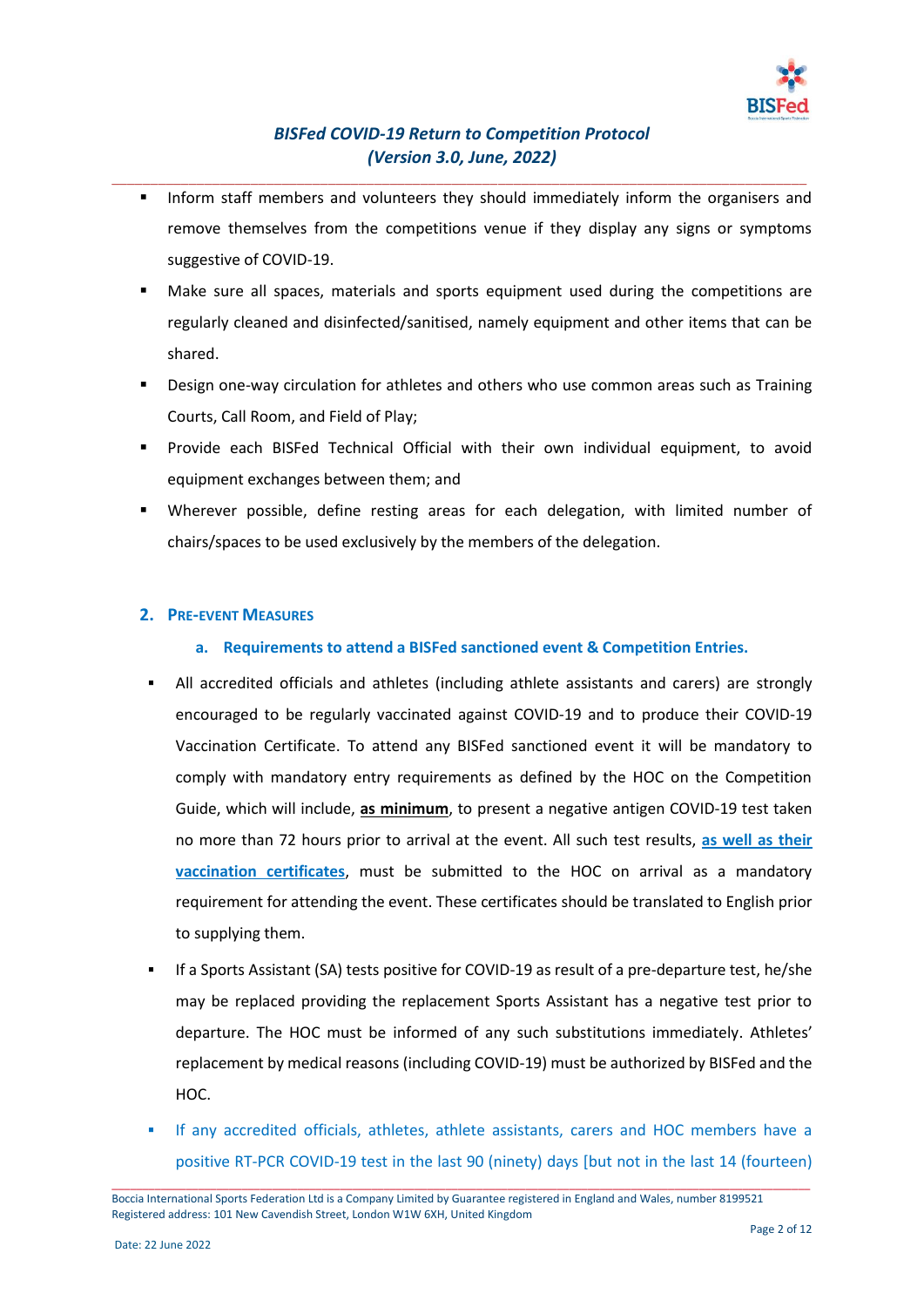

\_\_\_\_\_\_\_\_\_\_\_\_\_\_\_\_\_\_\_\_\_\_\_\_\_\_\_\_\_\_\_\_\_\_\_\_\_\_\_\_\_\_\_\_\_\_\_\_\_\_\_\_\_\_\_\_\_\_\_\_\_\_\_\_\_\_\_\_\_\_\_\_\_\_\_\_\_\_\_\_\_\_\_\_\_\_\_\_\_\_

days], they will be exempted of presenting a negative antigen COVID-19 test prior to the event. But, in this case, the individual must present a previous Medical Declaration of COVID-19 Recovery (in English) and also will be evaluated by the medical team of the event at registration time in order to rule out the acute signs and symptoms of the infection. Those who appear to have current symptoms suggesting infectivity (e.g., fever or chills, dry cough, shortness of breath, fatigue, muscle or body aches, headache, loss of taste or smell, sore throat, congestion or runny nose, nausea or vomiting, diarrhea) will not be allowed to register and will be denied entry.

- $\circ$  In this case, the HOC will provide additional testing and apply isolation measures described below until confirmation is obtained.
- Only athletes and staff members who have been formally registered can attend the event.
- Each participant and volunteer will be required to sign a waiver stating that they participate in the event voluntarily and at their own risk. In this document, the following commitments should be included:
	- $\circ$  To wear mask (at minimum, surgical-type mask or FFP-2) and maintain good hygiene measures at all times (with the exceptions determined in this document);
	- o To avoid social interaction and physical contact with other people before travelling to a BISFed competition.
	- o During the event, to practice physical distancing, and commit:
		- To only use competition dedicated vehicles.
		- To avoid unnecessary contact with local population.
		- To only leave the Hotel to go to the Venue and back, avoiding extra activities that will imply further risk of covid-19 such as sightseeing or shopping.
- The Competition Guide should include a description of COVID-19 prevention measures which must be followed by all participants. Such measures should include the following as a minimum:
	- o Regular hand washing;
	- $\circ$  Wearing a mask or face covering indoors at all times unless there is a valid medical reason why this is not possible.
	- o Maintaining social distance (preferably 1,5m);

Boccia International Sports Federation Ltd is a Company Limited by Guarantee registered in England and Wales, number 8199521 Registered address: 101 New Cavendish Street, London W1W 6XH, United Kingdom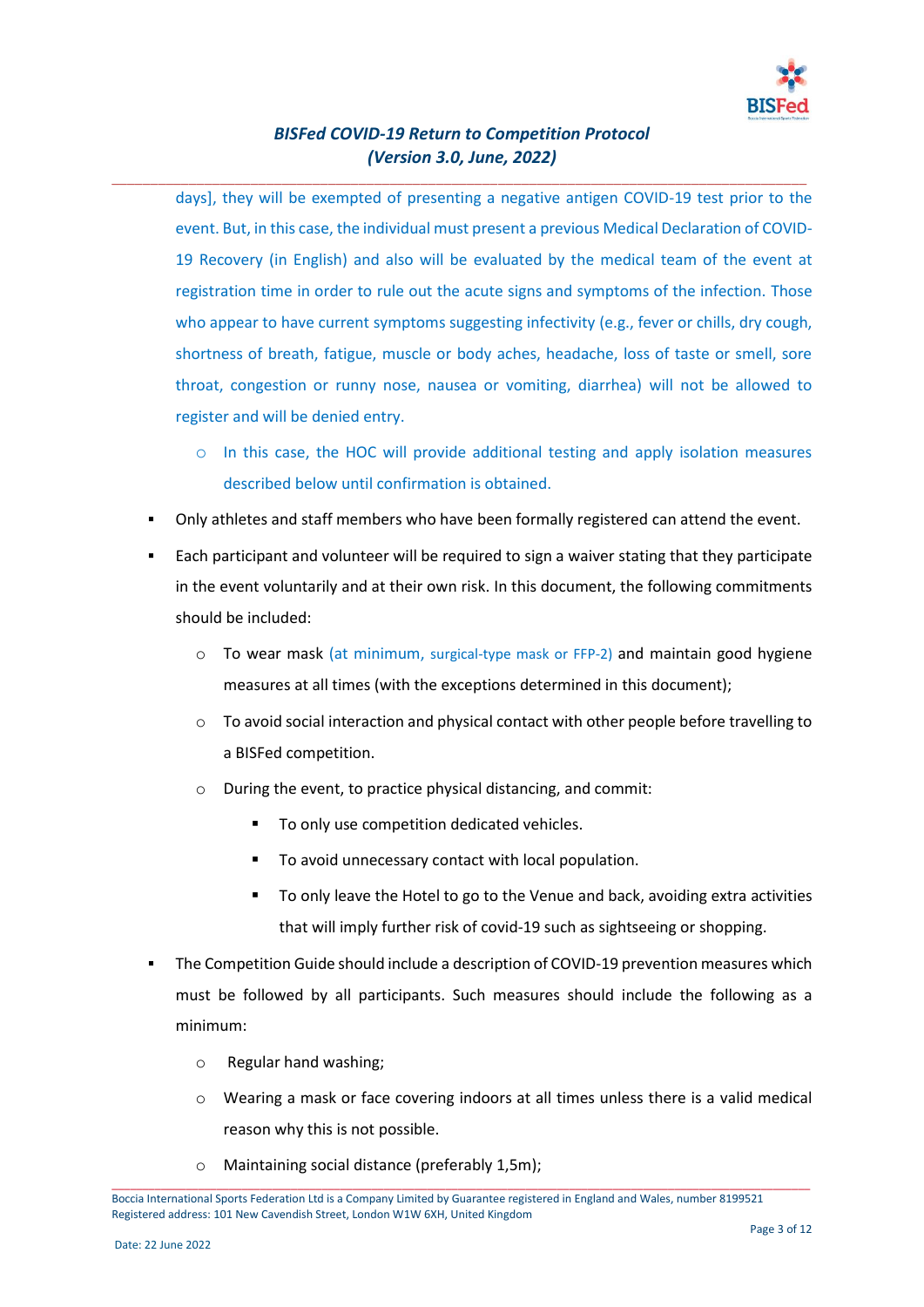

\_\_\_\_\_\_\_\_\_\_\_\_\_\_\_\_\_\_\_\_\_\_\_\_\_\_\_\_\_\_\_\_\_\_\_\_\_\_\_\_\_\_\_\_\_\_\_\_\_\_\_\_\_\_\_\_\_\_\_\_\_\_\_\_\_\_\_\_\_\_\_\_\_\_\_\_\_\_\_\_\_\_\_\_\_\_\_\_\_\_

- o Following marked circulation routes in all indoor spaces (competition venue, hotels);
- o Avoid touching eyes, nose and mouth without having washed hands;
- o Avoid touching surfaces wherever possible;
- o Minimise the items which are taken to the Call Room and Field of Play to reduce the possibilities of infection.
- o Avoiding unnecessary physical contact such as handshakes, hugs and kisses.
- The Competition Guide must include a description of the COVID-19 preventative measures in force at the event (according to national and international health policies in place at that time) and must specify:
	- $\circ$  Where and how an individual diagnosed with COVID-19 will b[e cared for and isolated.](https://www.who.int/docs/default-source/coronaviruse/clinical-management-of-novel-cov.pdf)
	- o Where and how a contact of a confirmed case will b[e quarantined.](https://www.who.int/publications-detail/considerations-for-quarantine-of-individuals-in-the-context-of-containment-for-coronavirus-disease-(covid-19))
	- o How athletes and team staff will be notified of a COVID-19 case.
	- $\circ$  The location in which a large number of people can be [quarantined i](https://www.who.int/publications-detail/considerations-for-quarantine-of-individuals-in-the-context-of-containment-for-coronavirus-disease-(covid-19))n case of a large number of athletes or event staff being exposed to COVID-19.
	- o Predetermined emergency contacts with local health authorities.
	- o Common symptoms of COVID-19 and standard preventative measures.
	- $\circ$  The criteria for asking individuals with symptoms to leave the venue or retreat to a designated area.
	- o The meaning and practical implications of quarantine, self-isolation and selfmonitoring in the context of the event, e.g., rules for when a person should not attend the venue.

### **b. Isolation Measures**

The competition venue and hotels must have an isolation area for anyone who displays symptoms of COVID-19 or tests positive. In case individuals present symptoms suggestive of COVID-19, he/she should be directed to the isolation room and the Health Authorities must be notified, as well as their Team Leader and close relatives.

The Isolation Room must contain:

Chair or physio bed for the suspected COVID-19 patient to rest while waiting for medical referral.

Boccia International Sports Federation Ltd is a Company Limited by Guarantee registered in England and Wales, number 8199521 Registered address: 101 New Cavendish Street, London W1W 6XH, United Kingdom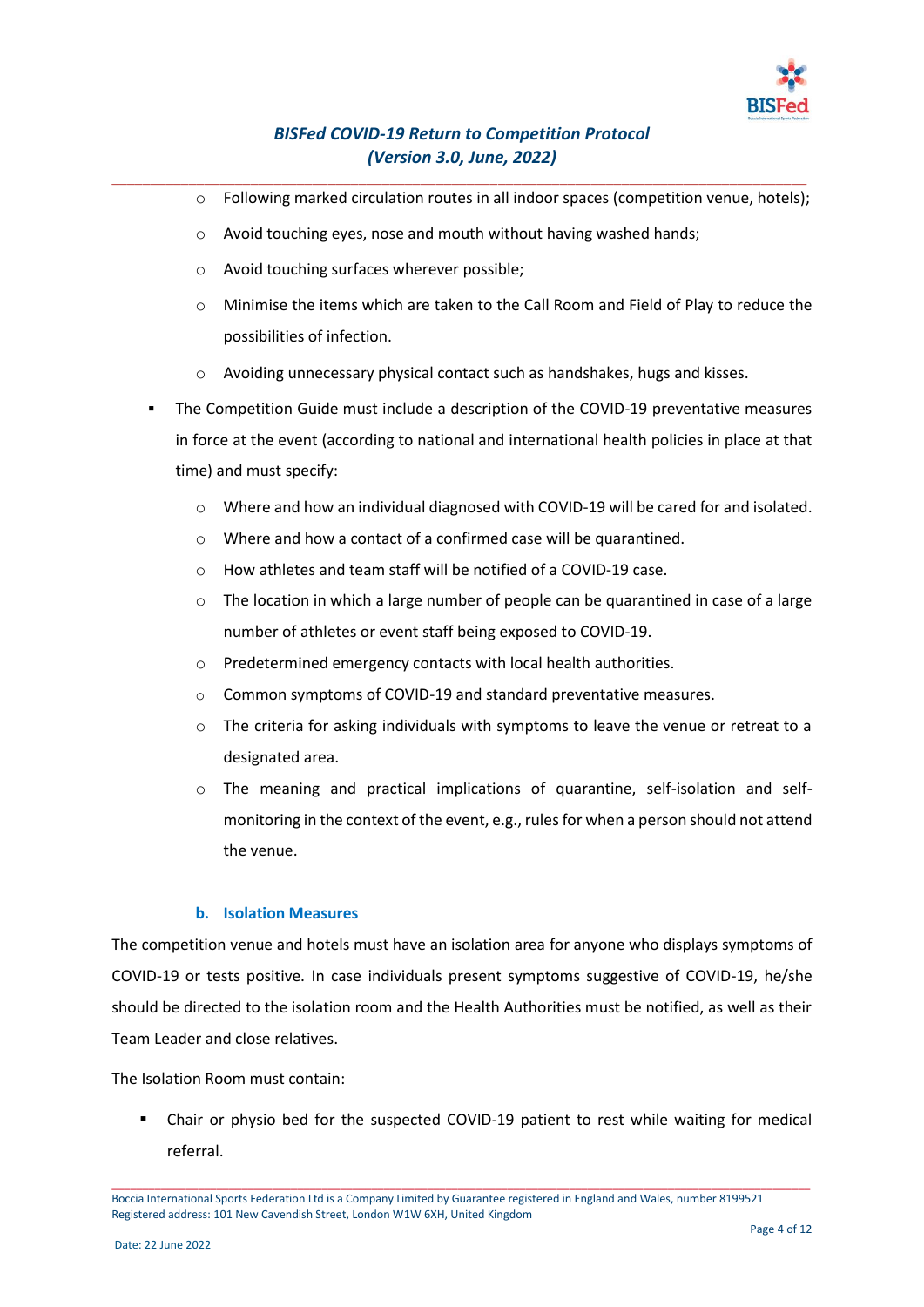

\_\_\_\_\_\_\_\_\_\_\_\_\_\_\_\_\_\_\_\_\_\_\_\_\_\_\_\_\_\_\_\_\_\_\_\_\_\_\_\_\_\_\_\_\_\_\_\_\_\_\_\_\_\_\_\_\_\_\_\_\_\_\_\_\_\_\_\_\_\_\_\_\_\_\_\_\_\_\_\_\_\_\_\_\_\_\_\_\_\_

- A supply of bottled water and some non-perishable food.
- Waste bin (with non-manual opening system available and disposable plastic bag).
- Antiseptic alcohol-based solution or 70º alcohol (available both at the room's entrance and inside.)
- Paper towels.
- Surgical masks.
- Disposable gloves.
- **■** Thermometer.

### **c. COVID-19 Testing**

COVID-19 Tests will be **mandatory** for all accredited BISFed Officials and athletes (including athlete assistants and carers) in two separate moments as requirements to attend a BISFed sanctioned event:

• **Pre-Arrival Test**: All abovementioned are required to present their COVID-19 Vaccination Certificate (in case they have it) and a negative **COVID-19 Test** (that can be either PCR or antigen depending with the HOC local health policies at the time) taken no more than 72 hours prior to arrival at the event (no more than 48 hours if it is an antigen test). These should be supplied translated to English.

**IMPORTANT NOTICE:** All participants (athletes, staff, officials and volunteers) who are not vaccinated (minimum 2 dosages) or have not presented their vaccination certificate to the HOC must submit a negative **PCR COVID-19 test** prior to arrival.

- Individuals with positive RT-PCR COVID-19 test in the last 90 (ninety) days (with Medical Declaration of Recovery in English and no acute infection signs and symptoms) are exempted from doing the Event Test (4th day) and Pre-Arrival Test.
- COVID-19 Vaccination Certificate (two doses or more) will be required for **all individuals** inside the event.
- **Event Test:** On the 4<sup>th</sup> day of the event, the HOC will run a mandatory **COVID-19 Rapid Antigen Test**. Its costs will be included on the Competition Entry Fee.

Additionally, the HOC will provide to all participants the possibility of being tested before departure, if requested. These optional tests' costs shall be paid by each delegation.

Boccia International Sports Federation Ltd is a Company Limited by Guarantee registered in England and Wales, number 8199521 Registered address: 101 New Cavendish Street, London W1W 6XH, United Kingdom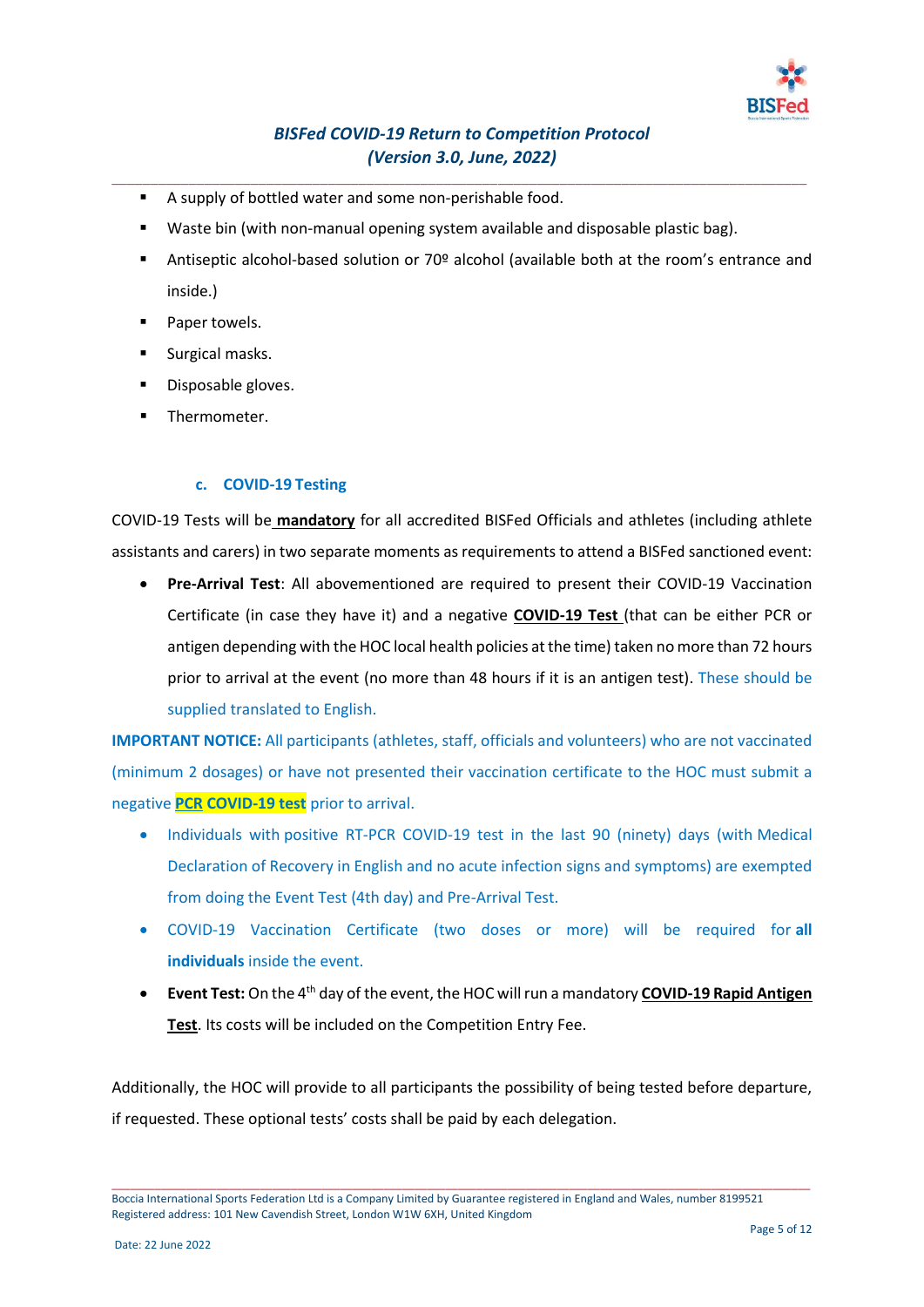

\_\_\_\_\_\_\_\_\_\_\_\_\_\_\_\_\_\_\_\_\_\_\_\_\_\_\_\_\_\_\_\_\_\_\_\_\_\_\_\_\_\_\_\_\_\_\_\_\_\_\_\_\_\_\_\_\_\_\_\_\_\_\_\_\_\_\_\_\_\_\_\_\_\_\_\_\_\_\_\_\_\_\_\_\_\_\_\_\_\_

**Important:** The HOC will cover the PCR mandatory test costs for all competition officials as well as the departure test if it is a requirement from Officials' home countries to authorize their return. Based on local and international health policies, BISFed reserves the right to determine extra testing if required (at the TD and the HOC COVID Official's discretion).

### **d. COVID OFFICIAL**

Each HOC will designate one or two COVID Officials (preferably a physician and/or nurse), who will be responsible for managing all COVID-19 related issues while organizing the event as well as during the event and will be the liaison with all participants, officials, and volunteers in this area. The **Covid Official** should be presented to all team leaders at the Technical Meetings.

COVID Officials are required to:

- Supervise all competition preparation arrangements to ensure all efforts are made to meet health and security requirements;
- Maintain contact and inform all potential participants of nation health policy requirements regarding COVID-19;
- To be available during the event and refer any suspicious cases of infection, in coordination with local and national health authorities:
- To support any participant or official and its team in case of COVID-19 infection, namely contacting their families, coordinating with hospitals and other health services, and ensuring their assistance.

An e-mail address and phone number of such COVID Officials must be informed to all accredited BISFed Officials, team managers, staff members and volunteers prior to their arrival to the BISFed sanctioned event.

### **3. MEASURES DURING THE EVENT (INCLUDING AT COMPETITION AND ACCOMMODATION VENUES)**

### **a. At the Competition Venue**

■ Adequate facilities for regular handwashing must be available including single use hand drying (e.g. disposable paper towels.). Alcohol-based hand gel and hygiene facilities should be positioned at multiple locations in the competition and accommodation venues. Such facilities must be refilled regularly.

Boccia International Sports Federation Ltd is a Company Limited by Guarantee registered in England and Wales, number 8199521 Registered address: 101 New Cavendish Street, London W1W 6XH, United Kingdom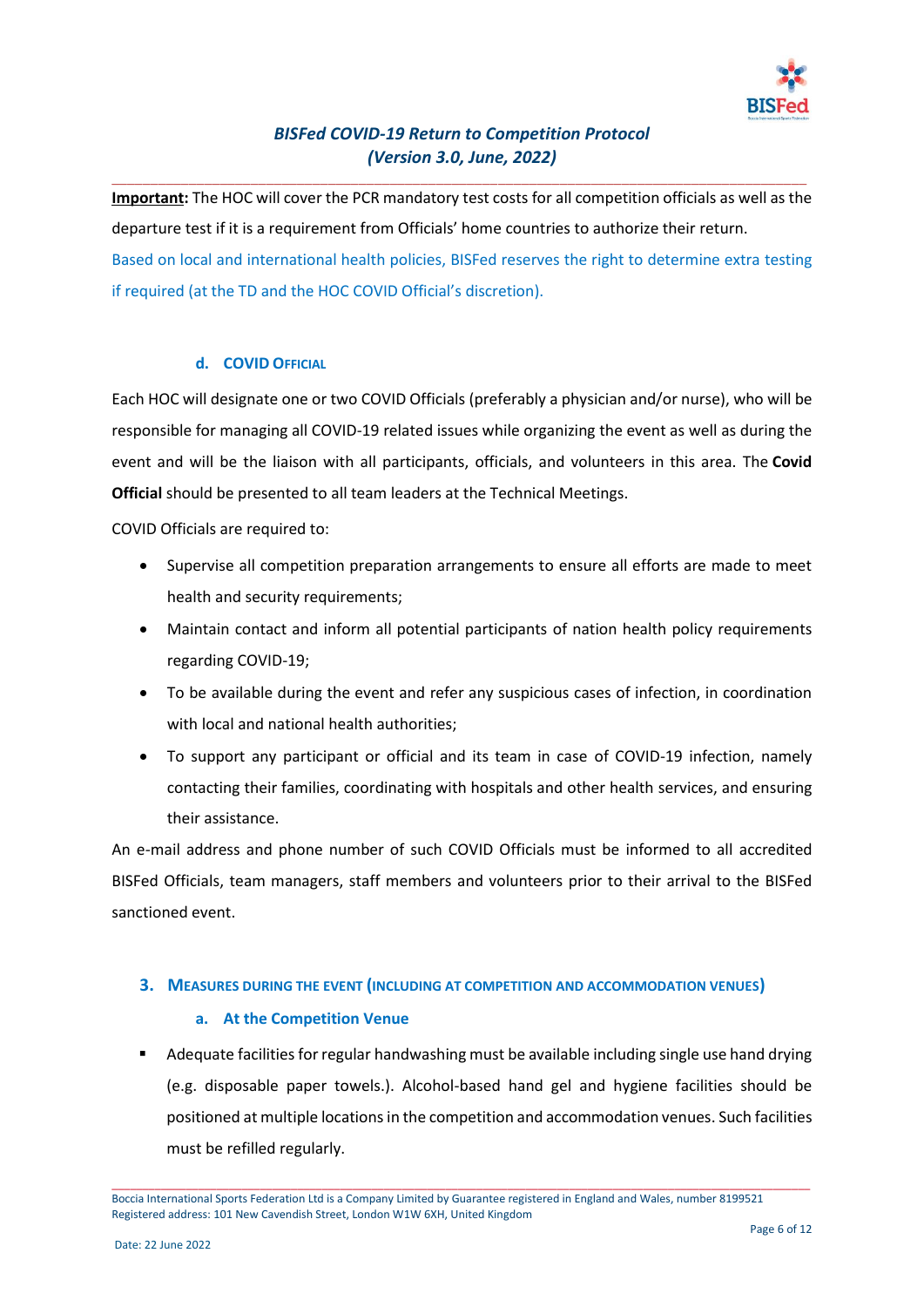

\_\_\_\_\_\_\_\_\_\_\_\_\_\_\_\_\_\_\_\_\_\_\_\_\_\_\_\_\_\_\_\_\_\_\_\_\_\_\_\_\_\_\_\_\_\_\_\_\_\_\_\_\_\_\_\_\_\_\_\_\_\_\_\_\_\_\_\_\_\_\_\_\_\_\_\_\_\_\_\_\_\_\_\_\_\_\_\_\_\_

- All common areas (warm-up areas, field of play, changing rooms, training facilities, etc.) must be cleaned regularly and sanitised at least twice daily.
- Air circulation will be ensured regularly, namely in the beginning and at the end of each competition day.
- **Conditions for entry to the competition venue:** All attendees' (competitors, team members, technical officials, etc.) will be required to:
	- o Report to the HOC any suspicion that a team member presents symptoms of COVID-19. The individual and any team members with whom he/she has been in close contact must also isolate and will only be allowed back to the competition on production of a negative COVID-19 test after the relevant local incubation period.
	- o Disinfect their wheelchair.
	- o Disinfect all the equipment brought into the venue.
	- o Clean their hands with an alcohol-based hand sanitiser.
- **•** Participants should minimise unnecessary close contact with others, for example by avoiding gatherings at the venue's entrance/exit or in common areas.
- **■** In-venue first aid and medical services must include designated medical providers who are able to triage and refer any suspected cases for COVID-19 testing.
- The HOC must make available:
	- o Disposable gloves for the use of athletes, team staff, volunteers, and Technical Officials, if required.
	- o Water refill points, preferably hands-free.
	- o Containers with lids for the disposal of used tissues etc. on the field of play, around the venue and on buses.
- The venue shower rooms should be used mainly as bathrooms and athletes should preferably shower at the Hotel**.**

## **b. Meals and Accommodation**

▪ Hand sanitisation points (with suitable products/equipment) should be installed at suitable locations in the hotel for the duration of the event.

\_\_\_\_\_\_\_\_\_\_\_\_\_\_\_\_\_\_\_\_\_\_\_\_\_\_\_\_\_\_\_\_\_\_\_\_\_\_\_\_\_\_\_\_\_\_\_\_\_\_\_\_\_\_\_\_\_\_\_\_\_\_\_\_\_\_\_\_\_\_\_\_\_\_\_\_\_\_\_\_\_\_\_\_\_\_\_\_\_\_\_\_\_\_\_\_\_\_\_\_\_\_\_\_\_\_\_\_\_\_\_\_\_ Boccia International Sports Federation Ltd is a Company Limited by Guarantee registered in England and Wales, number 8199521 Registered address: 101 New Cavendish Street, London W1W 6XH, United Kingdom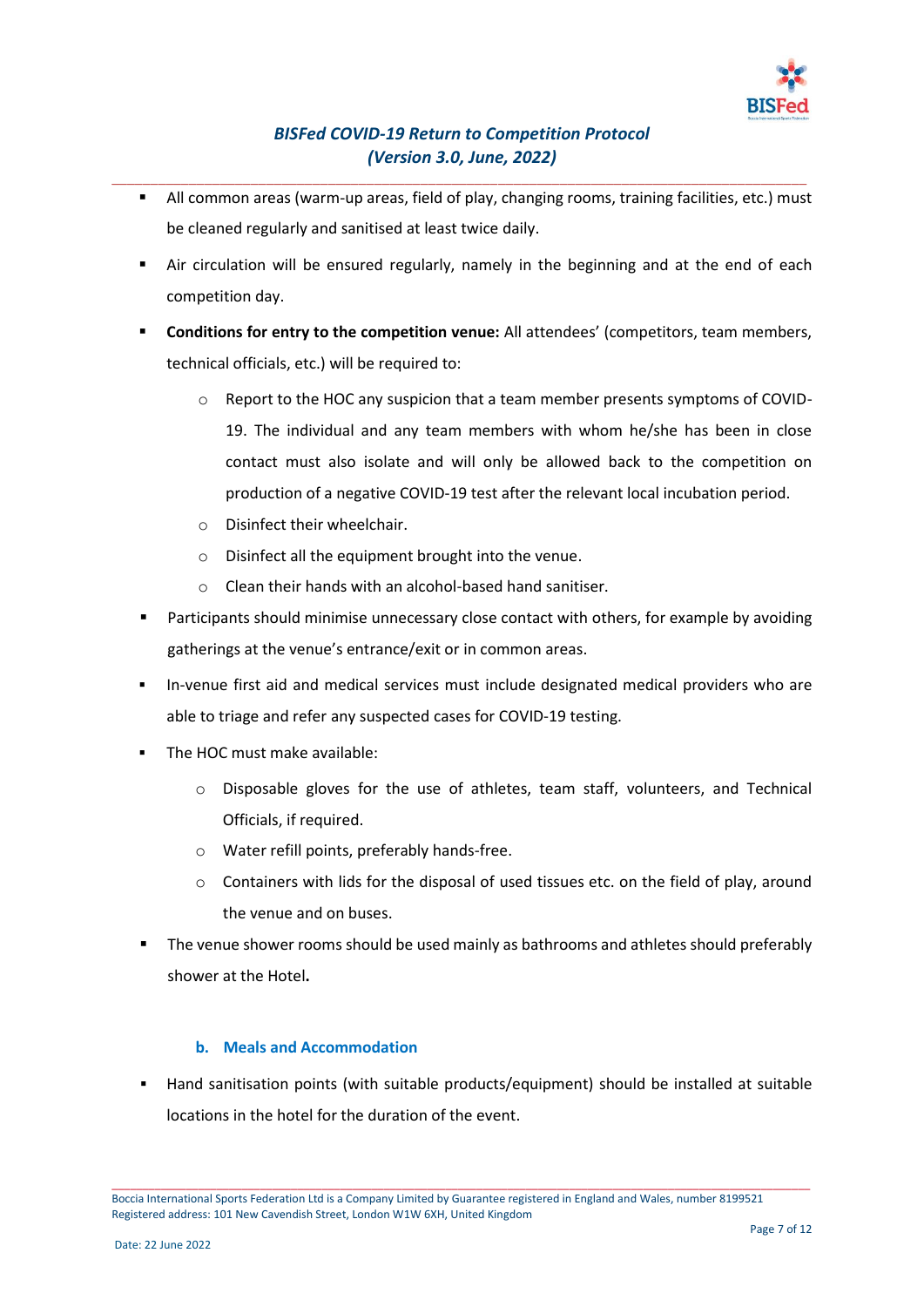

- \_\_\_\_\_\_\_\_\_\_\_\_\_\_\_\_\_\_\_\_\_\_\_\_\_\_\_\_\_\_\_\_\_\_\_\_\_\_\_\_\_\_\_\_\_\_\_\_\_\_\_\_\_\_\_\_\_\_\_\_\_\_\_\_\_\_\_\_\_\_\_\_\_\_\_\_\_\_\_\_\_\_\_\_\_\_\_\_\_\_ ■ Individuals that are from the same 'bubble' (e.g. Athlete and Sport Assistant) should share rooms.
	- All hotel rooms should be 'deep cleaned' prior to arrival and on departure.
	- Where possible, each team should be accommodated on the same floor of the hotel and should have access to a private space or room for meals and team meetings.
	- HOC should minimise opportunities for interaction, for example by staggering mealtimes, whenever possible.

### **c. Warm Up Area**

- Receptionists must wear masks.
- Athletes and team staff must wear masks in the warm-up area.
- **EXECT** Athletes may remove the mask only when warming up on the court. However, it is recommended to always use a mask or face shield.
- Coach and Sport Assistant must wear a mask.
- In addition, it is recommended that Sport Assistants use a face shield.
- **EXECT** All users of the warm-up area must adhere to their groups and schedules and must minimise contact between groups.
- Athletes, Sport Assistants and Coaches should arrive at the area immediately before their scheduled time and must leave the area as soon as warm-up time is over.
- After the warm-up of each team is completed, the staff in charge of the warm-up area will immediately clean the court and disinfect the court and chairs.
- Training groups and schedules should be consistent, minimising contact between groups.
- During Training sessions, Athletes, Sports Assistants and Coaches should:
	- o Arrive and depart strictly according to the published training session schedule.
	- o Maintain social distancing, including in rest periods or when receiving technical guidance, ensuring a physical distance of at least 1.5m when involved in warming up.

### **d. Call Room**

▪ At the reception of the call room, the participants will line up according to the distance markers on the floor and wait their turn to proceed to the Call Room.

Boccia International Sports Federation Ltd is a Company Limited by Guarantee registered in England and Wales, number 8199521 Registered address: 101 New Cavendish Street, London W1W 6XH, United Kingdom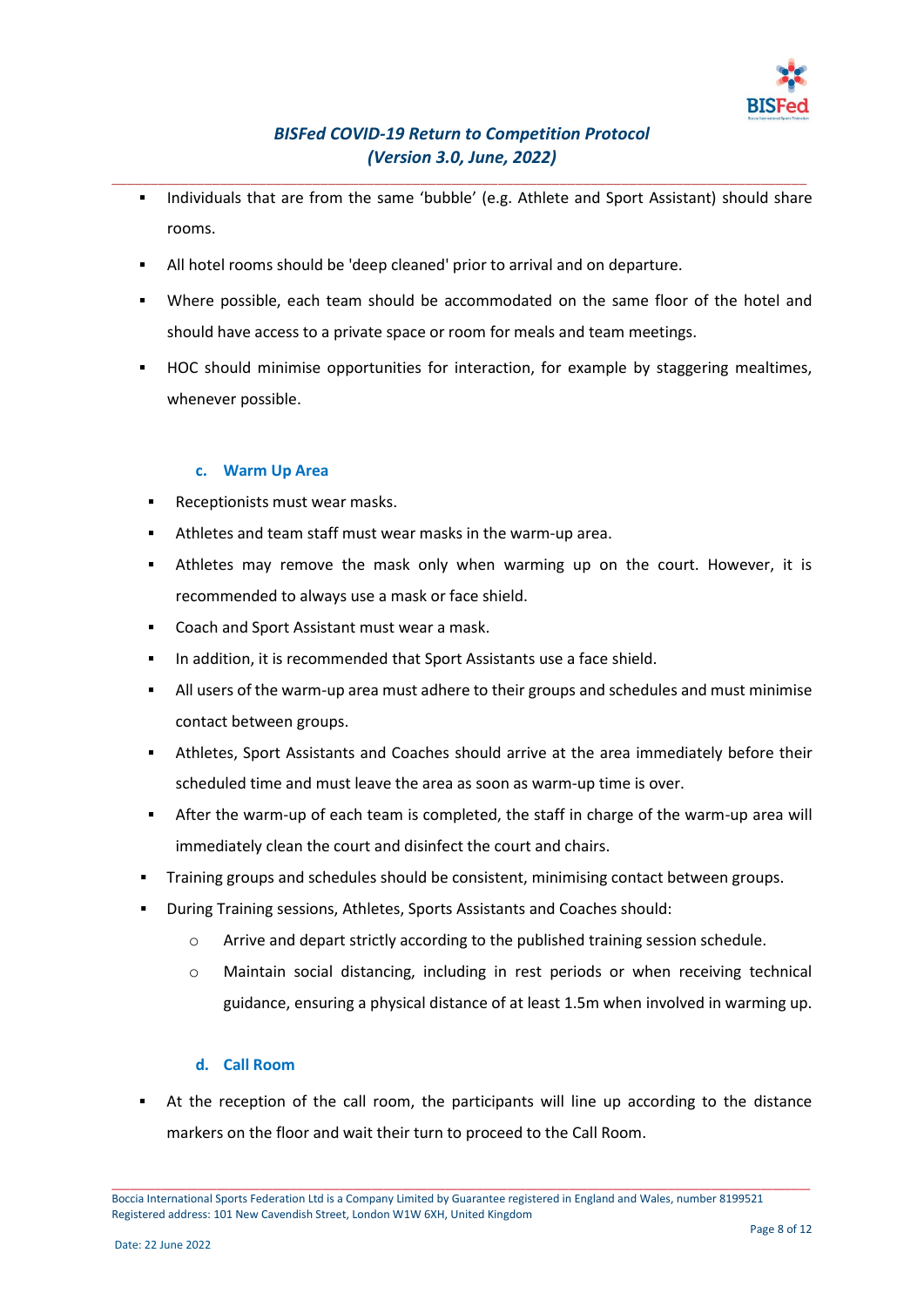

- \_\_\_\_\_\_\_\_\_\_\_\_\_\_\_\_\_\_\_\_\_\_\_\_\_\_\_\_\_\_\_\_\_\_\_\_\_\_\_\_\_\_\_\_\_\_\_\_\_\_\_\_\_\_\_\_\_\_\_\_\_\_\_\_\_\_\_\_\_\_\_\_\_\_\_\_\_\_\_\_\_\_\_\_\_\_\_\_\_\_ ▪ The Call Room should be large enough to allow social distancing between participating sides. (If the Call Room space is too small, the HOC should consider completing the Call Room procedures on training courts to ensure social distancing.)
	- Receptionists must wear a mask.
	- Wearing a mask is compulsory in the Call room (unless there is a valid medical reason not to do so.)
	- **•** If possible, each waiting area should be separated by a splash prevention board in the center of the space so that Athletes, Coaches and Sport Assistants do not mix unnecessarily.
	- Air circulator must be ensured as much as possible.
	- The Call Room should be a quiet area with no unnecessary conversations.
	- All Technical Officials (TO) must wear a mask in the Call Room.
	- TOs should enter the Call Room after all athletes have entered.
	- TOs should confirm the court number in the waiting area in advance to minimise conversation.
	- If an Athlete, Coach or Sports Assistant wishes to check an opponent's boccia balls, they must first sanitise their hands.

#### **e. Spectators**

To minimize the potential impact of COVID-19 spread, any contacts of participants with local populations should be restricted to the minimum, therefore, spectators will be allowed at BISFed sanctioned events only at dedicated spaces, with adequate ventilation, provided that an alternative circulation scheme is possible in order to avoid contact between public and Competition Participants and Staff. The presence of spectators will only be possible if the HOC is able to ensure general public is kept away from Competition courts or any other Competition specific area, in order to protect people associated to the event (e.g., participants, officials, volunteers).

Regardless, this measure will be regularly revised according to public health policies and the evolution of the pandemics and can be altered for each event, according to the HOC's national conditions.

Boccia International Sports Federation Ltd is a Company Limited by Guarantee registered in England and Wales, number 8199521 Registered address: 101 New Cavendish Street, London W1W 6XH, United Kingdom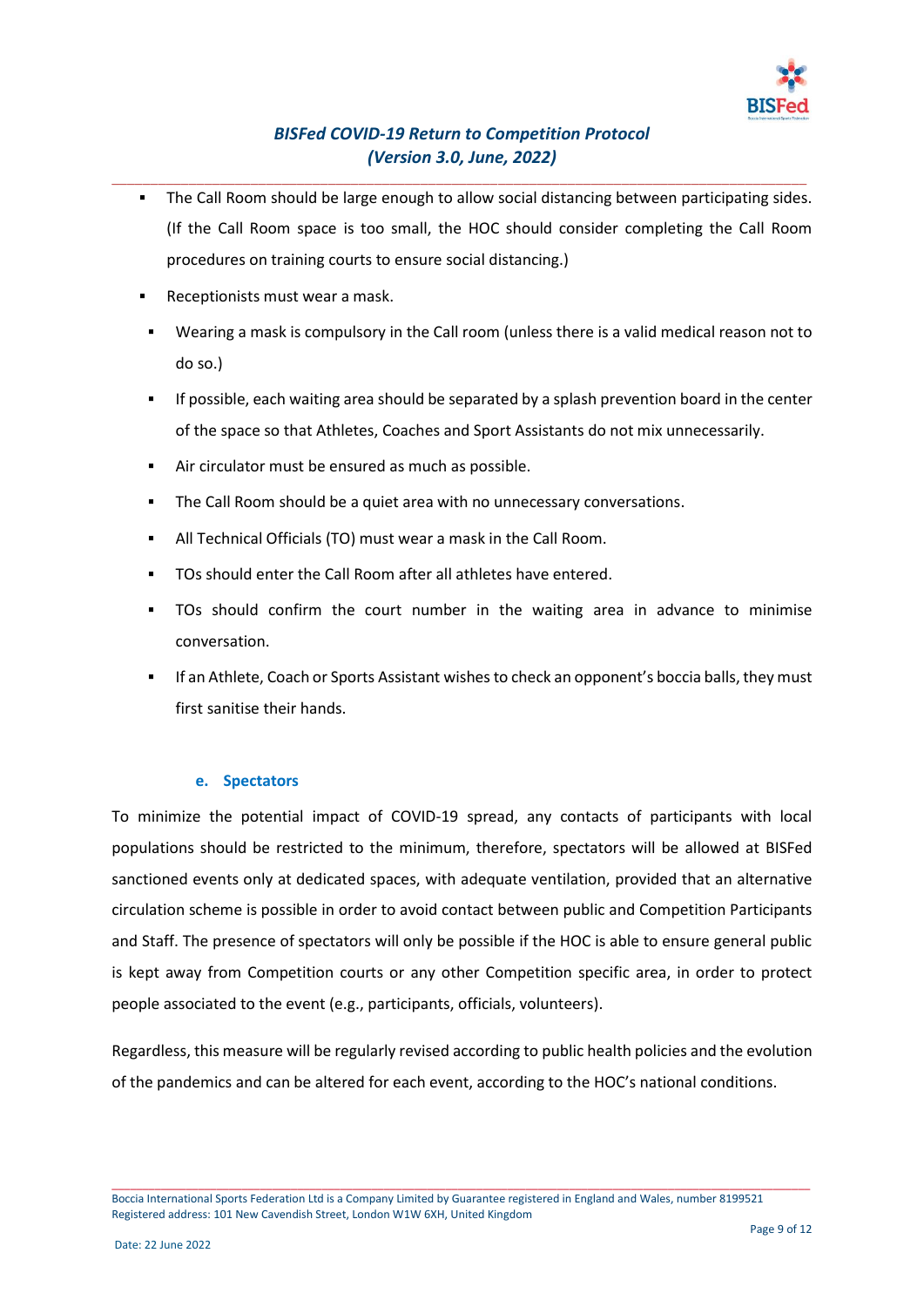

\_\_\_\_\_\_\_\_\_\_\_\_\_\_\_\_\_\_\_\_\_\_\_\_\_\_\_\_\_\_\_\_\_\_\_\_\_\_\_\_\_\_\_\_\_\_\_\_\_\_\_\_\_\_\_\_\_\_\_\_\_\_\_\_\_\_\_\_\_\_\_\_\_\_\_\_\_\_\_\_\_\_\_\_\_\_\_\_\_\_

### **SECTION 2 – Amendments to BISFed Rules to reduce the risk of COVID-19**

#### **Physical Distancing During Matches**

While the risk presented by COVID-19 remains high, the following amendments to the BISFed rules (2021 v.1.1) will be followed in competitions:

### **1. When not throwing, players must move 1.5m away from other players**

To maintain the 1.5m distance between players during play, the side not throwing MUST be out of their boxes:

Players are permitted to move outside the court to designated places – e.g. behind the back line of the box (wheels over the line).

- **E** If they are told by the referee to move further away, they must comply (Ref. 10.5.1).
- If a player on the throwing side wishes to throw from the back of his/her box then some nonthrowing player(s) may need to move further away to maintain the correct physical distance from the throwing player. When the order of throw changes, the side that has just thrown will leave their boxes and the side to throw will move to their boxes.
- At BC3 individual competition, the non-throwing side should remove its equipment only when it disturbs another athlete's throwing.

After an athlete has thrown, the referee shows the paddle to the side which is going to throw next. The referee waits until the side not throwing goes behind the back line of the box and continues showing the paddle. When the side which is next to throw have all four wheels in their box, the referee shows the paddle to the timer. And if, in the opinion of the Referee, there is deliberate disruption from the non-throwing side when moving out of the box, Rule 15.7.1 shall apply.

Once the referee has shown the paddle to the side that has to throw, if this side decides to enter the court to watch the game, or in individual and Pairs BC3 the side decides to orient the ramp from an empty box without first entering their throwing box, the referee will show the paddle immediately to the Timer. In these two situations it will not be necessary to wait for the side to have the 4 wheels inside their throwing box (Ref. 14.3).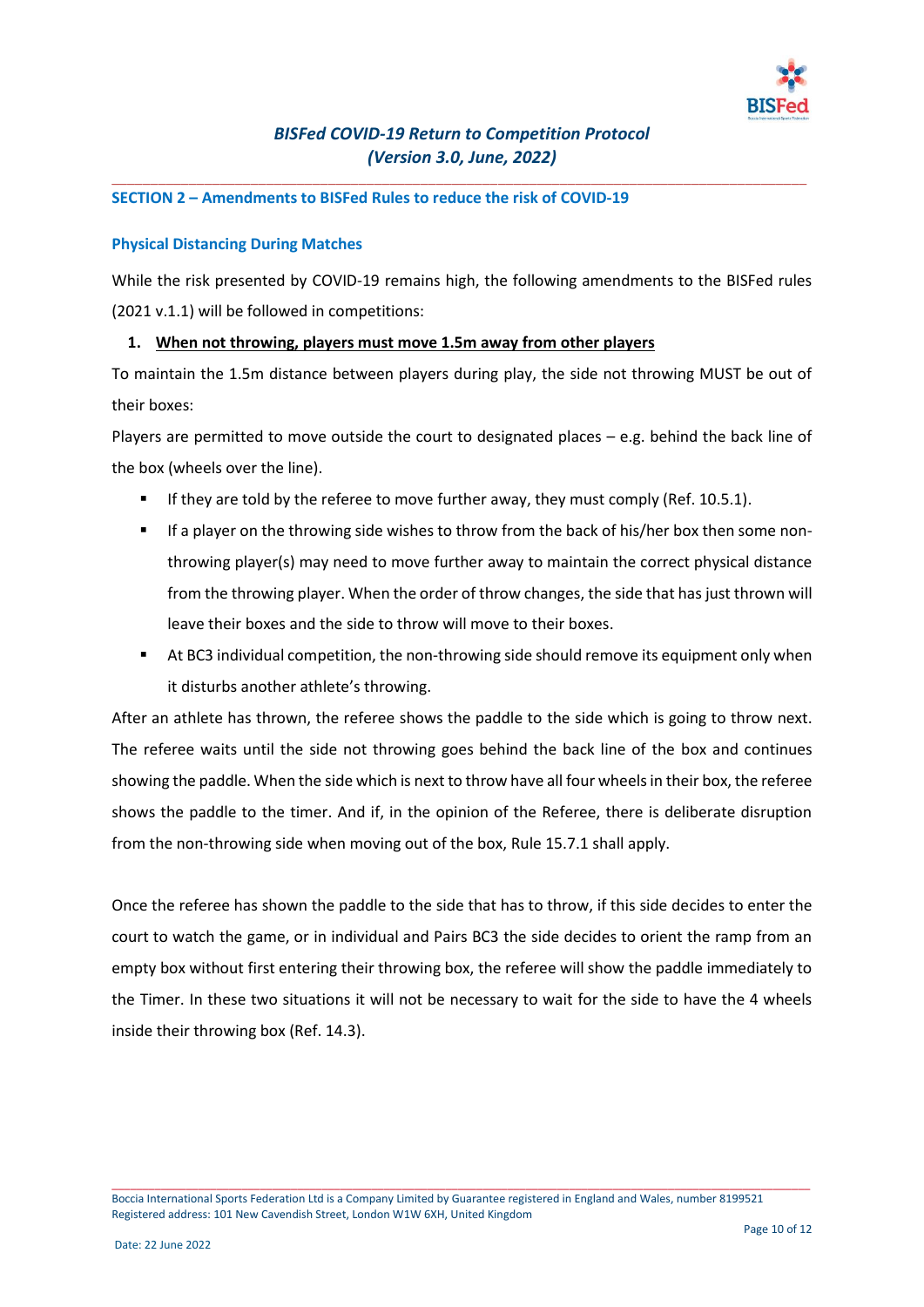

\_\_\_\_\_\_\_\_\_\_\_\_\_\_\_\_\_\_\_\_\_\_\_\_\_\_\_\_\_\_\_\_\_\_\_\_\_\_\_\_\_\_\_\_\_\_\_\_\_\_\_\_\_\_\_\_\_\_\_\_\_\_\_\_\_\_\_\_\_\_\_\_\_\_\_\_\_\_\_\_\_\_\_\_\_\_\_\_\_\_

### **2. For players with a Sport Assistant:**

- **2.1** For BC1, BC3, Pairs BC3 and Teams Divisions, collecting balls, including the Jack, should be done by their Sports Assistants/Ramp Operators.
- **2.2** When the Referee indicates that the side not throwing is to throw next, the Sport Assistant can move their player in or out of the box WITHOUT an instruction from the player.
- **2.3** A BC1 Sport Assistant can enter the box on seeing the referee signal for the other side to throw.
- **2.4** A Ramp Operator can move the player when they see the other side preparing or if the Referee tells them to.
- **3.** For BC1 Players using a manual wheelchair, when the Player wishes to move on the court the Sport assistant can assist to move to any place.
- **4.** For BC3 Players using a manual wheelchair, when the Player wishes to move on the court the liner can assist to move to any place.

All courts should be surrounded by court dividers, if possible; if a ball goes out of court it will be declared out and will remain where it lies outside the court lines. If the ball goes out and returns to the court, the referee will pick the ball up and place it out of the court.

**NOTE**: During the match, if the referee must touch a ball (e.g., for measurements), the Sports Assistant may clean the balls between ends and the referee must disinfect his/her hands immediately after the measurement.

EXTRA TIME at the CALL ROOM – The Call Room may open 15 minutes earlier than the official time at the discretion of the Technical Delegate.

#### **Equipment check**

- Balls: Prior to Check: Balls must be seen to have been cleaned / disinfected before inspection.
- Equipment: All equipment must be cleaned / disinfected prior to the start of each check.
- Those carrying out the weighing of the ball must disinfect their hands after each athlete's balls have been checked.

Boccia International Sports Federation Ltd is a Company Limited by Guarantee registered in England and Wales, number 8199521 Registered address: 101 New Cavendish Street, London W1W 6XH, United Kingdom